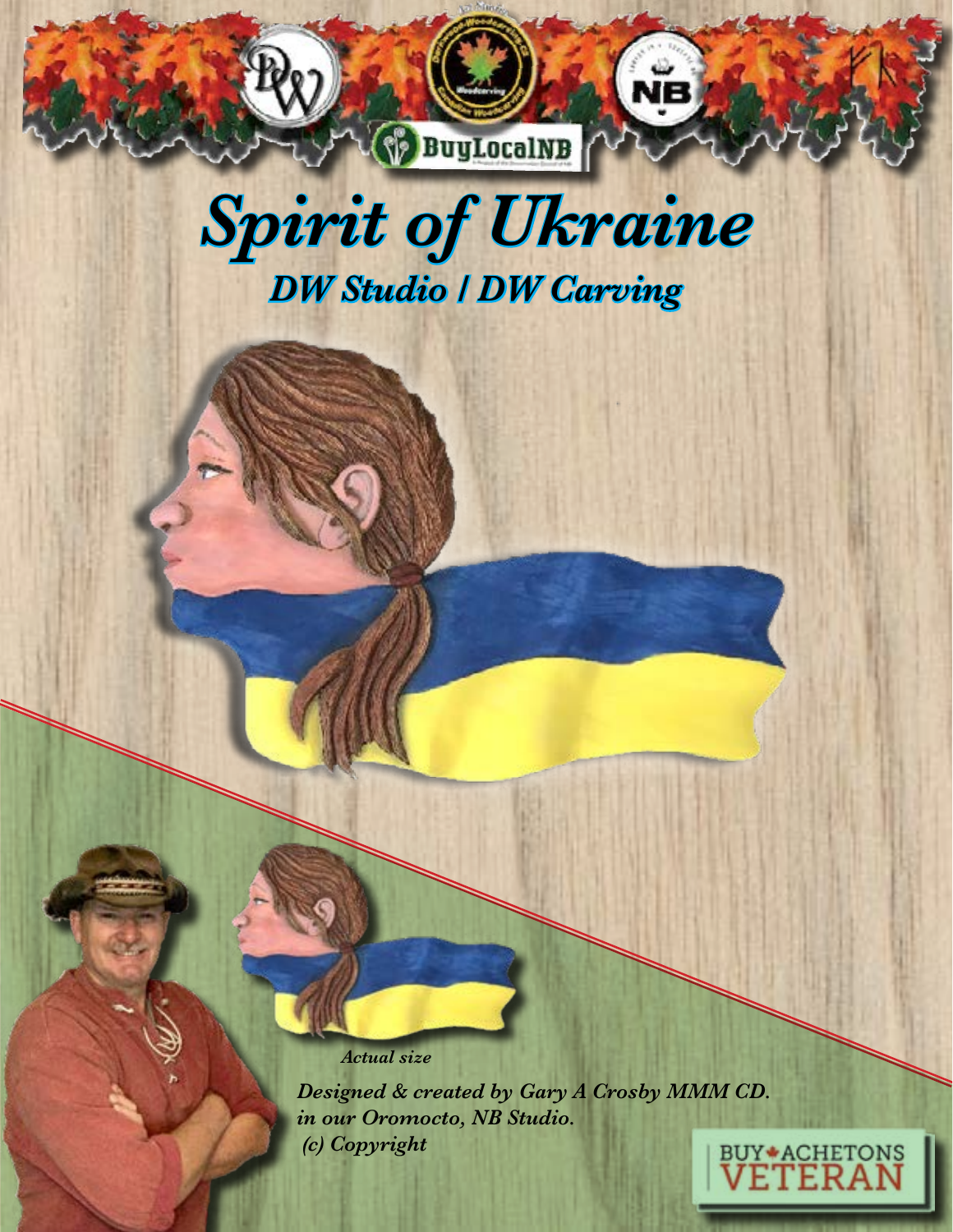*It is hard to ignore what Russia is doing to its neighbours, which, I might add, has signed several Non Aggression pacts over the years.* 

**BuyLocalNB** 

*This carving is designed to display our support for the Ukrainian People and their ongoing struggles.*

*Hand-carved and hand-painted out of solid Canadian hardwood and finished with beeswax. Made from recycled material; go green use wood* 

> *Specifications: Overall Length: 21 1/2 inches Width: 16 inches Thickness: 1 inch Weight: 1.5 kg Type Of Wood: Hardwood Finish: Beeswax*

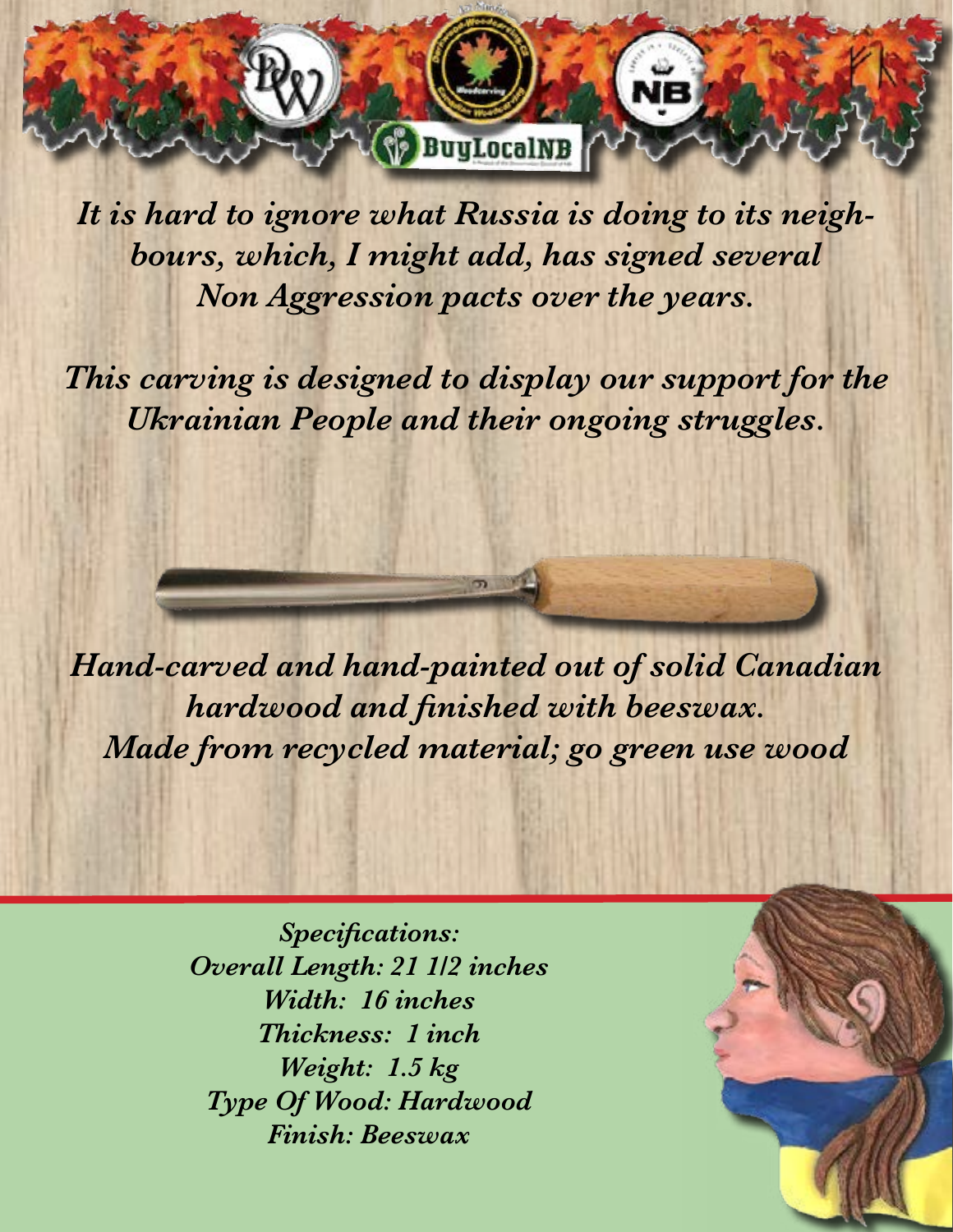*All of our artwork comes with a Certificate of Authenticity is signed by the artists, plus a builtin time capsule which has a signed note from the artists, all located behind the 2022 coin from the Royal Canadian Mint.*

**BuyLocalNB** 

*Comes with a Certificate Of Authenticity*